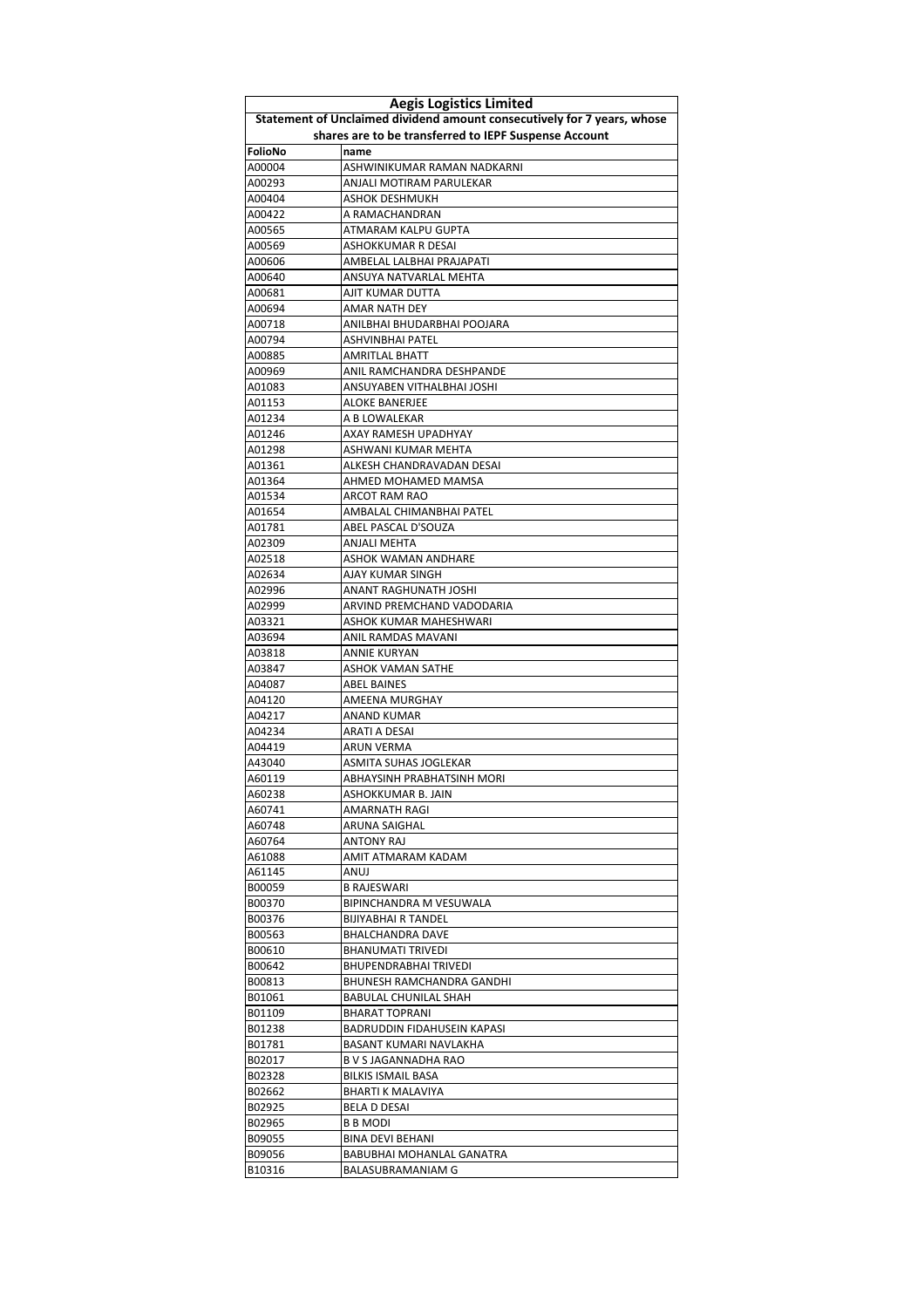| B60164<br><b>BHARTIBEN MANUBHAI DESAI</b><br>B60166<br>BHAVANA H.METHA<br>BIPIN SANGHANI<br>B60184<br>B60342<br><b>BHARTI MEHTA</b><br>B60417<br><b>BABU A MEHTA</b><br>B60418<br>BABU MEHTA<br>B60460<br><b>B NARASIMHARAO</b><br><b>BHUPATI M BANZARA</b><br>B61001<br>B61037<br>BHANUBHAI PUROHIT<br>B61051<br>BHASKAR PUTHRAN<br>C00046<br>CHAMPAKLAL KHATRI<br>C00200<br>CHARULATA MAHUVAKAR<br><b>CHANDU PATEL</b><br>C00331<br>C00335<br>CHANDULAL MIRANI<br>C00546<br>CHAKRADANI NALLABELLI<br>C00557<br>CHANDRAKANT RATILAL SHAH<br>CHIMANLAL BHIKHABHAI SHAH<br>C00558<br>CHANDRAMANI KAMALKANT BULSARI<br>C00614<br>C00659<br>CHILAGONDANAHALLI R VIJAYENDRA<br>C00771<br>CHAMPAKLAL CHHOTUBHAI KAPADIA<br>C01197<br>CHAMPA DEVI SHARMA<br>C01215<br>CHITRA V PAI<br>C01573<br>CHANDANBAI K JAIN<br>CHANDAN JAIN<br>C01593<br>C01615<br>CHANDRIKA P NAIR<br>D00065<br><b>D SRINIVASAN</b><br>D00246<br><b>DIPAK SHAH</b><br>DILIPBHAI PATEL<br>D00394<br>D00395<br>DAHYABHAI GORDHANBHAI PATEL<br>D00493<br>DAHYABHAI JIYABHAI PATEL<br>DILIPKUMAR SHAH<br>D00569<br>D00660<br>DHUNJISHA MUNSIF<br>D00705<br>DILIP MAHADEO KARANDIKAR<br>D00779<br>DHIRENDRA NATH NIYOGI<br>DAVID MOSES CHRISTIAN<br>D00799<br>D00820<br>DINESHKUMAR MANILAL SHAH<br>D01016<br>DURGA BHARARIA<br>D01251<br>DIVYA B TRIVEDI<br>D01378<br>D. SUNDARARAJAN<br>D01391<br>DIVLESH SINGH<br>DEVILABEN MUKUNDLAL JOSHI<br>D01477<br>D01535<br>DIPAK B ADALJA<br>D01612<br>DILIP ARVIND NAIK<br>D01681<br>DAYALKUMAR<br>D01724<br>DEEPAK KUKREJA<br>D01725<br>DEEPAK KUKREJA<br>D01832<br>D N KAPOOR<br>DILIP MAHADEV KARANOIKAR<br>D01906<br>DEEPAK S GURJAR<br>D02295<br>D02535<br>DHAVAL MODI<br>D02547<br>DHRODIA NARANBHAI SHAMJIBHAI<br>D10167<br>DAKSHAYINI S SHETTY<br>DEVENDER M SUDAN<br>D <sub>10332</sub><br>D60149<br>DEVILA AAROON DALAL<br>D60291<br>DEEPA RAJPATHAK<br>D60419<br>DILKHUSH DAVE<br>D60420<br>DILIP KIRATRAI MEHARCHANDANI<br>D60427<br>DINESH CHAUHAN<br>E00123<br>EBRAHIM ISMAIL BASA<br>FIROZ RANGWALA<br>F00034<br><b>FREDERICK FIGUEIREDO</b><br>F00275<br>GAJANAN NARAYAN DANGI<br>G00055<br>GORDHANBHAI MAHIJIBHAI PATEL<br>G00338<br>GULAMHUSEIN CASSAM MOREEA<br>G00391<br>G00486<br>GOVINDBHAI VARWABHAI PARMAR<br>G00515<br>GOLAK BEHARI DASH<br>G00556<br>GHANSHYAMDASS VARSHNEYA<br>GOPAL HEMANDAS WADWANI<br>G00601 | B41041 | BHARAT C GANDHI |
|----------------------------------------------------------------------------------------------------------------------------------------------------------------------------------------------------------------------------------------------------------------------------------------------------------------------------------------------------------------------------------------------------------------------------------------------------------------------------------------------------------------------------------------------------------------------------------------------------------------------------------------------------------------------------------------------------------------------------------------------------------------------------------------------------------------------------------------------------------------------------------------------------------------------------------------------------------------------------------------------------------------------------------------------------------------------------------------------------------------------------------------------------------------------------------------------------------------------------------------------------------------------------------------------------------------------------------------------------------------------------------------------------------------------------------------------------------------------------------------------------------------------------------------------------------------------------------------------------------------------------------------------------------------------------------------------------------------------------------------------------------------------------------------------------------------------------------------------------------------------------------------------------------------------------------------------------------------------------------------------------------------------------------------------------------------------------------------------------------------------------------------------------------------------------------------------------------------------------------------------------------------------------------------------------------------------------------------------------|--------|-----------------|
|                                                                                                                                                                                                                                                                                                                                                                                                                                                                                                                                                                                                                                                                                                                                                                                                                                                                                                                                                                                                                                                                                                                                                                                                                                                                                                                                                                                                                                                                                                                                                                                                                                                                                                                                                                                                                                                                                                                                                                                                                                                                                                                                                                                                                                                                                                                                                    |        |                 |
|                                                                                                                                                                                                                                                                                                                                                                                                                                                                                                                                                                                                                                                                                                                                                                                                                                                                                                                                                                                                                                                                                                                                                                                                                                                                                                                                                                                                                                                                                                                                                                                                                                                                                                                                                                                                                                                                                                                                                                                                                                                                                                                                                                                                                                                                                                                                                    |        |                 |
|                                                                                                                                                                                                                                                                                                                                                                                                                                                                                                                                                                                                                                                                                                                                                                                                                                                                                                                                                                                                                                                                                                                                                                                                                                                                                                                                                                                                                                                                                                                                                                                                                                                                                                                                                                                                                                                                                                                                                                                                                                                                                                                                                                                                                                                                                                                                                    |        |                 |
|                                                                                                                                                                                                                                                                                                                                                                                                                                                                                                                                                                                                                                                                                                                                                                                                                                                                                                                                                                                                                                                                                                                                                                                                                                                                                                                                                                                                                                                                                                                                                                                                                                                                                                                                                                                                                                                                                                                                                                                                                                                                                                                                                                                                                                                                                                                                                    |        |                 |
|                                                                                                                                                                                                                                                                                                                                                                                                                                                                                                                                                                                                                                                                                                                                                                                                                                                                                                                                                                                                                                                                                                                                                                                                                                                                                                                                                                                                                                                                                                                                                                                                                                                                                                                                                                                                                                                                                                                                                                                                                                                                                                                                                                                                                                                                                                                                                    |        |                 |
|                                                                                                                                                                                                                                                                                                                                                                                                                                                                                                                                                                                                                                                                                                                                                                                                                                                                                                                                                                                                                                                                                                                                                                                                                                                                                                                                                                                                                                                                                                                                                                                                                                                                                                                                                                                                                                                                                                                                                                                                                                                                                                                                                                                                                                                                                                                                                    |        |                 |
|                                                                                                                                                                                                                                                                                                                                                                                                                                                                                                                                                                                                                                                                                                                                                                                                                                                                                                                                                                                                                                                                                                                                                                                                                                                                                                                                                                                                                                                                                                                                                                                                                                                                                                                                                                                                                                                                                                                                                                                                                                                                                                                                                                                                                                                                                                                                                    |        |                 |
|                                                                                                                                                                                                                                                                                                                                                                                                                                                                                                                                                                                                                                                                                                                                                                                                                                                                                                                                                                                                                                                                                                                                                                                                                                                                                                                                                                                                                                                                                                                                                                                                                                                                                                                                                                                                                                                                                                                                                                                                                                                                                                                                                                                                                                                                                                                                                    |        |                 |
|                                                                                                                                                                                                                                                                                                                                                                                                                                                                                                                                                                                                                                                                                                                                                                                                                                                                                                                                                                                                                                                                                                                                                                                                                                                                                                                                                                                                                                                                                                                                                                                                                                                                                                                                                                                                                                                                                                                                                                                                                                                                                                                                                                                                                                                                                                                                                    |        |                 |
|                                                                                                                                                                                                                                                                                                                                                                                                                                                                                                                                                                                                                                                                                                                                                                                                                                                                                                                                                                                                                                                                                                                                                                                                                                                                                                                                                                                                                                                                                                                                                                                                                                                                                                                                                                                                                                                                                                                                                                                                                                                                                                                                                                                                                                                                                                                                                    |        |                 |
|                                                                                                                                                                                                                                                                                                                                                                                                                                                                                                                                                                                                                                                                                                                                                                                                                                                                                                                                                                                                                                                                                                                                                                                                                                                                                                                                                                                                                                                                                                                                                                                                                                                                                                                                                                                                                                                                                                                                                                                                                                                                                                                                                                                                                                                                                                                                                    |        |                 |
|                                                                                                                                                                                                                                                                                                                                                                                                                                                                                                                                                                                                                                                                                                                                                                                                                                                                                                                                                                                                                                                                                                                                                                                                                                                                                                                                                                                                                                                                                                                                                                                                                                                                                                                                                                                                                                                                                                                                                                                                                                                                                                                                                                                                                                                                                                                                                    |        |                 |
|                                                                                                                                                                                                                                                                                                                                                                                                                                                                                                                                                                                                                                                                                                                                                                                                                                                                                                                                                                                                                                                                                                                                                                                                                                                                                                                                                                                                                                                                                                                                                                                                                                                                                                                                                                                                                                                                                                                                                                                                                                                                                                                                                                                                                                                                                                                                                    |        |                 |
|                                                                                                                                                                                                                                                                                                                                                                                                                                                                                                                                                                                                                                                                                                                                                                                                                                                                                                                                                                                                                                                                                                                                                                                                                                                                                                                                                                                                                                                                                                                                                                                                                                                                                                                                                                                                                                                                                                                                                                                                                                                                                                                                                                                                                                                                                                                                                    |        |                 |
|                                                                                                                                                                                                                                                                                                                                                                                                                                                                                                                                                                                                                                                                                                                                                                                                                                                                                                                                                                                                                                                                                                                                                                                                                                                                                                                                                                                                                                                                                                                                                                                                                                                                                                                                                                                                                                                                                                                                                                                                                                                                                                                                                                                                                                                                                                                                                    |        |                 |
|                                                                                                                                                                                                                                                                                                                                                                                                                                                                                                                                                                                                                                                                                                                                                                                                                                                                                                                                                                                                                                                                                                                                                                                                                                                                                                                                                                                                                                                                                                                                                                                                                                                                                                                                                                                                                                                                                                                                                                                                                                                                                                                                                                                                                                                                                                                                                    |        |                 |
|                                                                                                                                                                                                                                                                                                                                                                                                                                                                                                                                                                                                                                                                                                                                                                                                                                                                                                                                                                                                                                                                                                                                                                                                                                                                                                                                                                                                                                                                                                                                                                                                                                                                                                                                                                                                                                                                                                                                                                                                                                                                                                                                                                                                                                                                                                                                                    |        |                 |
|                                                                                                                                                                                                                                                                                                                                                                                                                                                                                                                                                                                                                                                                                                                                                                                                                                                                                                                                                                                                                                                                                                                                                                                                                                                                                                                                                                                                                                                                                                                                                                                                                                                                                                                                                                                                                                                                                                                                                                                                                                                                                                                                                                                                                                                                                                                                                    |        |                 |
|                                                                                                                                                                                                                                                                                                                                                                                                                                                                                                                                                                                                                                                                                                                                                                                                                                                                                                                                                                                                                                                                                                                                                                                                                                                                                                                                                                                                                                                                                                                                                                                                                                                                                                                                                                                                                                                                                                                                                                                                                                                                                                                                                                                                                                                                                                                                                    |        |                 |
|                                                                                                                                                                                                                                                                                                                                                                                                                                                                                                                                                                                                                                                                                                                                                                                                                                                                                                                                                                                                                                                                                                                                                                                                                                                                                                                                                                                                                                                                                                                                                                                                                                                                                                                                                                                                                                                                                                                                                                                                                                                                                                                                                                                                                                                                                                                                                    |        |                 |
|                                                                                                                                                                                                                                                                                                                                                                                                                                                                                                                                                                                                                                                                                                                                                                                                                                                                                                                                                                                                                                                                                                                                                                                                                                                                                                                                                                                                                                                                                                                                                                                                                                                                                                                                                                                                                                                                                                                                                                                                                                                                                                                                                                                                                                                                                                                                                    |        |                 |
|                                                                                                                                                                                                                                                                                                                                                                                                                                                                                                                                                                                                                                                                                                                                                                                                                                                                                                                                                                                                                                                                                                                                                                                                                                                                                                                                                                                                                                                                                                                                                                                                                                                                                                                                                                                                                                                                                                                                                                                                                                                                                                                                                                                                                                                                                                                                                    |        |                 |
|                                                                                                                                                                                                                                                                                                                                                                                                                                                                                                                                                                                                                                                                                                                                                                                                                                                                                                                                                                                                                                                                                                                                                                                                                                                                                                                                                                                                                                                                                                                                                                                                                                                                                                                                                                                                                                                                                                                                                                                                                                                                                                                                                                                                                                                                                                                                                    |        |                 |
|                                                                                                                                                                                                                                                                                                                                                                                                                                                                                                                                                                                                                                                                                                                                                                                                                                                                                                                                                                                                                                                                                                                                                                                                                                                                                                                                                                                                                                                                                                                                                                                                                                                                                                                                                                                                                                                                                                                                                                                                                                                                                                                                                                                                                                                                                                                                                    |        |                 |
|                                                                                                                                                                                                                                                                                                                                                                                                                                                                                                                                                                                                                                                                                                                                                                                                                                                                                                                                                                                                                                                                                                                                                                                                                                                                                                                                                                                                                                                                                                                                                                                                                                                                                                                                                                                                                                                                                                                                                                                                                                                                                                                                                                                                                                                                                                                                                    |        |                 |
|                                                                                                                                                                                                                                                                                                                                                                                                                                                                                                                                                                                                                                                                                                                                                                                                                                                                                                                                                                                                                                                                                                                                                                                                                                                                                                                                                                                                                                                                                                                                                                                                                                                                                                                                                                                                                                                                                                                                                                                                                                                                                                                                                                                                                                                                                                                                                    |        |                 |
|                                                                                                                                                                                                                                                                                                                                                                                                                                                                                                                                                                                                                                                                                                                                                                                                                                                                                                                                                                                                                                                                                                                                                                                                                                                                                                                                                                                                                                                                                                                                                                                                                                                                                                                                                                                                                                                                                                                                                                                                                                                                                                                                                                                                                                                                                                                                                    |        |                 |
|                                                                                                                                                                                                                                                                                                                                                                                                                                                                                                                                                                                                                                                                                                                                                                                                                                                                                                                                                                                                                                                                                                                                                                                                                                                                                                                                                                                                                                                                                                                                                                                                                                                                                                                                                                                                                                                                                                                                                                                                                                                                                                                                                                                                                                                                                                                                                    |        |                 |
|                                                                                                                                                                                                                                                                                                                                                                                                                                                                                                                                                                                                                                                                                                                                                                                                                                                                                                                                                                                                                                                                                                                                                                                                                                                                                                                                                                                                                                                                                                                                                                                                                                                                                                                                                                                                                                                                                                                                                                                                                                                                                                                                                                                                                                                                                                                                                    |        |                 |
|                                                                                                                                                                                                                                                                                                                                                                                                                                                                                                                                                                                                                                                                                                                                                                                                                                                                                                                                                                                                                                                                                                                                                                                                                                                                                                                                                                                                                                                                                                                                                                                                                                                                                                                                                                                                                                                                                                                                                                                                                                                                                                                                                                                                                                                                                                                                                    |        |                 |
|                                                                                                                                                                                                                                                                                                                                                                                                                                                                                                                                                                                                                                                                                                                                                                                                                                                                                                                                                                                                                                                                                                                                                                                                                                                                                                                                                                                                                                                                                                                                                                                                                                                                                                                                                                                                                                                                                                                                                                                                                                                                                                                                                                                                                                                                                                                                                    |        |                 |
|                                                                                                                                                                                                                                                                                                                                                                                                                                                                                                                                                                                                                                                                                                                                                                                                                                                                                                                                                                                                                                                                                                                                                                                                                                                                                                                                                                                                                                                                                                                                                                                                                                                                                                                                                                                                                                                                                                                                                                                                                                                                                                                                                                                                                                                                                                                                                    |        |                 |
|                                                                                                                                                                                                                                                                                                                                                                                                                                                                                                                                                                                                                                                                                                                                                                                                                                                                                                                                                                                                                                                                                                                                                                                                                                                                                                                                                                                                                                                                                                                                                                                                                                                                                                                                                                                                                                                                                                                                                                                                                                                                                                                                                                                                                                                                                                                                                    |        |                 |
|                                                                                                                                                                                                                                                                                                                                                                                                                                                                                                                                                                                                                                                                                                                                                                                                                                                                                                                                                                                                                                                                                                                                                                                                                                                                                                                                                                                                                                                                                                                                                                                                                                                                                                                                                                                                                                                                                                                                                                                                                                                                                                                                                                                                                                                                                                                                                    |        |                 |
|                                                                                                                                                                                                                                                                                                                                                                                                                                                                                                                                                                                                                                                                                                                                                                                                                                                                                                                                                                                                                                                                                                                                                                                                                                                                                                                                                                                                                                                                                                                                                                                                                                                                                                                                                                                                                                                                                                                                                                                                                                                                                                                                                                                                                                                                                                                                                    |        |                 |
|                                                                                                                                                                                                                                                                                                                                                                                                                                                                                                                                                                                                                                                                                                                                                                                                                                                                                                                                                                                                                                                                                                                                                                                                                                                                                                                                                                                                                                                                                                                                                                                                                                                                                                                                                                                                                                                                                                                                                                                                                                                                                                                                                                                                                                                                                                                                                    |        |                 |
|                                                                                                                                                                                                                                                                                                                                                                                                                                                                                                                                                                                                                                                                                                                                                                                                                                                                                                                                                                                                                                                                                                                                                                                                                                                                                                                                                                                                                                                                                                                                                                                                                                                                                                                                                                                                                                                                                                                                                                                                                                                                                                                                                                                                                                                                                                                                                    |        |                 |
|                                                                                                                                                                                                                                                                                                                                                                                                                                                                                                                                                                                                                                                                                                                                                                                                                                                                                                                                                                                                                                                                                                                                                                                                                                                                                                                                                                                                                                                                                                                                                                                                                                                                                                                                                                                                                                                                                                                                                                                                                                                                                                                                                                                                                                                                                                                                                    |        |                 |
|                                                                                                                                                                                                                                                                                                                                                                                                                                                                                                                                                                                                                                                                                                                                                                                                                                                                                                                                                                                                                                                                                                                                                                                                                                                                                                                                                                                                                                                                                                                                                                                                                                                                                                                                                                                                                                                                                                                                                                                                                                                                                                                                                                                                                                                                                                                                                    |        |                 |
|                                                                                                                                                                                                                                                                                                                                                                                                                                                                                                                                                                                                                                                                                                                                                                                                                                                                                                                                                                                                                                                                                                                                                                                                                                                                                                                                                                                                                                                                                                                                                                                                                                                                                                                                                                                                                                                                                                                                                                                                                                                                                                                                                                                                                                                                                                                                                    |        |                 |
|                                                                                                                                                                                                                                                                                                                                                                                                                                                                                                                                                                                                                                                                                                                                                                                                                                                                                                                                                                                                                                                                                                                                                                                                                                                                                                                                                                                                                                                                                                                                                                                                                                                                                                                                                                                                                                                                                                                                                                                                                                                                                                                                                                                                                                                                                                                                                    |        |                 |
|                                                                                                                                                                                                                                                                                                                                                                                                                                                                                                                                                                                                                                                                                                                                                                                                                                                                                                                                                                                                                                                                                                                                                                                                                                                                                                                                                                                                                                                                                                                                                                                                                                                                                                                                                                                                                                                                                                                                                                                                                                                                                                                                                                                                                                                                                                                                                    |        |                 |
|                                                                                                                                                                                                                                                                                                                                                                                                                                                                                                                                                                                                                                                                                                                                                                                                                                                                                                                                                                                                                                                                                                                                                                                                                                                                                                                                                                                                                                                                                                                                                                                                                                                                                                                                                                                                                                                                                                                                                                                                                                                                                                                                                                                                                                                                                                                                                    |        |                 |
|                                                                                                                                                                                                                                                                                                                                                                                                                                                                                                                                                                                                                                                                                                                                                                                                                                                                                                                                                                                                                                                                                                                                                                                                                                                                                                                                                                                                                                                                                                                                                                                                                                                                                                                                                                                                                                                                                                                                                                                                                                                                                                                                                                                                                                                                                                                                                    |        |                 |
|                                                                                                                                                                                                                                                                                                                                                                                                                                                                                                                                                                                                                                                                                                                                                                                                                                                                                                                                                                                                                                                                                                                                                                                                                                                                                                                                                                                                                                                                                                                                                                                                                                                                                                                                                                                                                                                                                                                                                                                                                                                                                                                                                                                                                                                                                                                                                    |        |                 |
|                                                                                                                                                                                                                                                                                                                                                                                                                                                                                                                                                                                                                                                                                                                                                                                                                                                                                                                                                                                                                                                                                                                                                                                                                                                                                                                                                                                                                                                                                                                                                                                                                                                                                                                                                                                                                                                                                                                                                                                                                                                                                                                                                                                                                                                                                                                                                    |        |                 |
|                                                                                                                                                                                                                                                                                                                                                                                                                                                                                                                                                                                                                                                                                                                                                                                                                                                                                                                                                                                                                                                                                                                                                                                                                                                                                                                                                                                                                                                                                                                                                                                                                                                                                                                                                                                                                                                                                                                                                                                                                                                                                                                                                                                                                                                                                                                                                    |        |                 |
|                                                                                                                                                                                                                                                                                                                                                                                                                                                                                                                                                                                                                                                                                                                                                                                                                                                                                                                                                                                                                                                                                                                                                                                                                                                                                                                                                                                                                                                                                                                                                                                                                                                                                                                                                                                                                                                                                                                                                                                                                                                                                                                                                                                                                                                                                                                                                    |        |                 |
|                                                                                                                                                                                                                                                                                                                                                                                                                                                                                                                                                                                                                                                                                                                                                                                                                                                                                                                                                                                                                                                                                                                                                                                                                                                                                                                                                                                                                                                                                                                                                                                                                                                                                                                                                                                                                                                                                                                                                                                                                                                                                                                                                                                                                                                                                                                                                    |        |                 |
|                                                                                                                                                                                                                                                                                                                                                                                                                                                                                                                                                                                                                                                                                                                                                                                                                                                                                                                                                                                                                                                                                                                                                                                                                                                                                                                                                                                                                                                                                                                                                                                                                                                                                                                                                                                                                                                                                                                                                                                                                                                                                                                                                                                                                                                                                                                                                    |        |                 |
|                                                                                                                                                                                                                                                                                                                                                                                                                                                                                                                                                                                                                                                                                                                                                                                                                                                                                                                                                                                                                                                                                                                                                                                                                                                                                                                                                                                                                                                                                                                                                                                                                                                                                                                                                                                                                                                                                                                                                                                                                                                                                                                                                                                                                                                                                                                                                    |        |                 |
|                                                                                                                                                                                                                                                                                                                                                                                                                                                                                                                                                                                                                                                                                                                                                                                                                                                                                                                                                                                                                                                                                                                                                                                                                                                                                                                                                                                                                                                                                                                                                                                                                                                                                                                                                                                                                                                                                                                                                                                                                                                                                                                                                                                                                                                                                                                                                    |        |                 |
|                                                                                                                                                                                                                                                                                                                                                                                                                                                                                                                                                                                                                                                                                                                                                                                                                                                                                                                                                                                                                                                                                                                                                                                                                                                                                                                                                                                                                                                                                                                                                                                                                                                                                                                                                                                                                                                                                                                                                                                                                                                                                                                                                                                                                                                                                                                                                    |        |                 |
|                                                                                                                                                                                                                                                                                                                                                                                                                                                                                                                                                                                                                                                                                                                                                                                                                                                                                                                                                                                                                                                                                                                                                                                                                                                                                                                                                                                                                                                                                                                                                                                                                                                                                                                                                                                                                                                                                                                                                                                                                                                                                                                                                                                                                                                                                                                                                    |        |                 |
|                                                                                                                                                                                                                                                                                                                                                                                                                                                                                                                                                                                                                                                                                                                                                                                                                                                                                                                                                                                                                                                                                                                                                                                                                                                                                                                                                                                                                                                                                                                                                                                                                                                                                                                                                                                                                                                                                                                                                                                                                                                                                                                                                                                                                                                                                                                                                    |        |                 |
|                                                                                                                                                                                                                                                                                                                                                                                                                                                                                                                                                                                                                                                                                                                                                                                                                                                                                                                                                                                                                                                                                                                                                                                                                                                                                                                                                                                                                                                                                                                                                                                                                                                                                                                                                                                                                                                                                                                                                                                                                                                                                                                                                                                                                                                                                                                                                    |        |                 |
|                                                                                                                                                                                                                                                                                                                                                                                                                                                                                                                                                                                                                                                                                                                                                                                                                                                                                                                                                                                                                                                                                                                                                                                                                                                                                                                                                                                                                                                                                                                                                                                                                                                                                                                                                                                                                                                                                                                                                                                                                                                                                                                                                                                                                                                                                                                                                    |        |                 |
|                                                                                                                                                                                                                                                                                                                                                                                                                                                                                                                                                                                                                                                                                                                                                                                                                                                                                                                                                                                                                                                                                                                                                                                                                                                                                                                                                                                                                                                                                                                                                                                                                                                                                                                                                                                                                                                                                                                                                                                                                                                                                                                                                                                                                                                                                                                                                    |        |                 |
|                                                                                                                                                                                                                                                                                                                                                                                                                                                                                                                                                                                                                                                                                                                                                                                                                                                                                                                                                                                                                                                                                                                                                                                                                                                                                                                                                                                                                                                                                                                                                                                                                                                                                                                                                                                                                                                                                                                                                                                                                                                                                                                                                                                                                                                                                                                                                    |        |                 |
|                                                                                                                                                                                                                                                                                                                                                                                                                                                                                                                                                                                                                                                                                                                                                                                                                                                                                                                                                                                                                                                                                                                                                                                                                                                                                                                                                                                                                                                                                                                                                                                                                                                                                                                                                                                                                                                                                                                                                                                                                                                                                                                                                                                                                                                                                                                                                    |        |                 |
|                                                                                                                                                                                                                                                                                                                                                                                                                                                                                                                                                                                                                                                                                                                                                                                                                                                                                                                                                                                                                                                                                                                                                                                                                                                                                                                                                                                                                                                                                                                                                                                                                                                                                                                                                                                                                                                                                                                                                                                                                                                                                                                                                                                                                                                                                                                                                    |        |                 |
|                                                                                                                                                                                                                                                                                                                                                                                                                                                                                                                                                                                                                                                                                                                                                                                                                                                                                                                                                                                                                                                                                                                                                                                                                                                                                                                                                                                                                                                                                                                                                                                                                                                                                                                                                                                                                                                                                                                                                                                                                                                                                                                                                                                                                                                                                                                                                    |        |                 |
|                                                                                                                                                                                                                                                                                                                                                                                                                                                                                                                                                                                                                                                                                                                                                                                                                                                                                                                                                                                                                                                                                                                                                                                                                                                                                                                                                                                                                                                                                                                                                                                                                                                                                                                                                                                                                                                                                                                                                                                                                                                                                                                                                                                                                                                                                                                                                    |        |                 |
|                                                                                                                                                                                                                                                                                                                                                                                                                                                                                                                                                                                                                                                                                                                                                                                                                                                                                                                                                                                                                                                                                                                                                                                                                                                                                                                                                                                                                                                                                                                                                                                                                                                                                                                                                                                                                                                                                                                                                                                                                                                                                                                                                                                                                                                                                                                                                    |        |                 |
|                                                                                                                                                                                                                                                                                                                                                                                                                                                                                                                                                                                                                                                                                                                                                                                                                                                                                                                                                                                                                                                                                                                                                                                                                                                                                                                                                                                                                                                                                                                                                                                                                                                                                                                                                                                                                                                                                                                                                                                                                                                                                                                                                                                                                                                                                                                                                    |        |                 |
|                                                                                                                                                                                                                                                                                                                                                                                                                                                                                                                                                                                                                                                                                                                                                                                                                                                                                                                                                                                                                                                                                                                                                                                                                                                                                                                                                                                                                                                                                                                                                                                                                                                                                                                                                                                                                                                                                                                                                                                                                                                                                                                                                                                                                                                                                                                                                    |        |                 |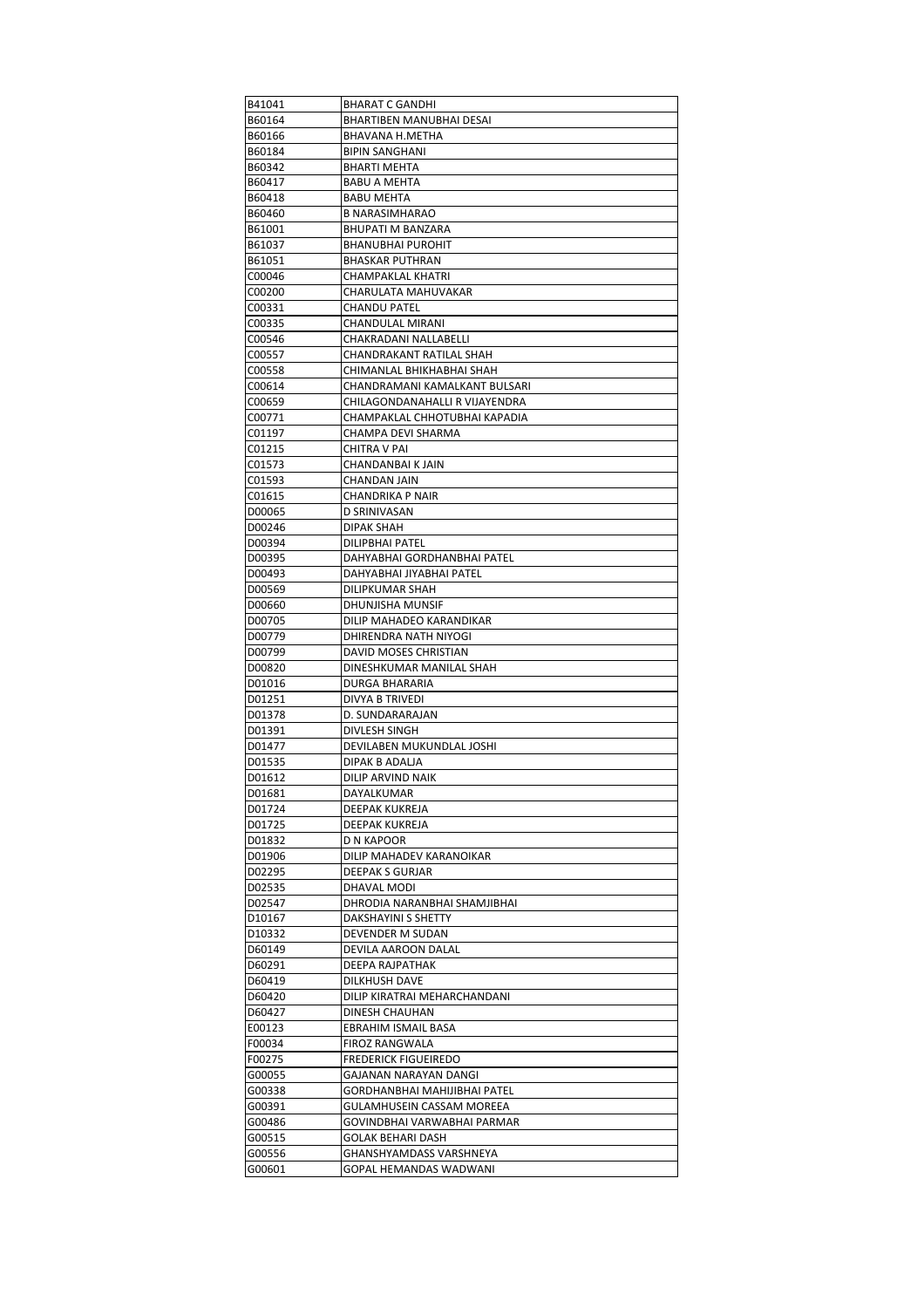| G00653           | GOPALSINGH PADAMSINGH RAO                         |
|------------------|---------------------------------------------------|
| G01100           | GEETADEVI B LUHARUKA                              |
| G01152           | GAUTAM KEJRIWAL                                   |
| G01192           | GUNVANTIBEN TULSIDAS SOTA                         |
| G01300           | GEETHA R                                          |
| G01635           | G GANESAN                                         |
| G01661           | GANDABHAI SHANABHAI MAKWANA                       |
| G01693           | GULAM MOHAMED KURAISHI                            |
| G01799           | GANDHI PARSANBEN SHANTILAL                        |
| G43010           | GAJENDRA CHANDULAL METAWALA                       |
| G43024<br>G60158 | GEETA SHAMBHULAL THAKKER<br>GEETA SHRIKANT VAIDYA |
| G60169           | GIRIJA PANCHAPAKESAN                              |
| G60388           | G.KISHORE KUMAR                                   |
| G60390           | GITABEN R BHUVA                                   |
| G60412           | GAURAV JAGANNATH ACHARYA                          |
| H00104           | HANSRAJ GHAIE                                     |
| H00314           | HARLAL J SHARMA                                   |
| H00326           | HEMANGINI DESAI                                   |
| H00479           | HANSABEN PUSPAKANT RANA                           |
| H00512           | HARMANBHAI GOKALBHAI PATEL                        |
| H00551           | HARISHCHANDRA KOLTE                               |
| H00594           | HANSA MADHANI                                     |
| H00607           | HEMCHANDRA RAI CHOWDHURI                          |
| H00895           | HIMATLAL JAGMOHANDAS PAREKH                       |
| H01082           | HASMUKHKUMAR RATILAL SHAH                         |
| H01134           | HIRALAL DAMODARDAS GANDHI                         |
| H01444           | HIREN HARILAL TOLIA                               |
| H01447           | HIREN HARILAL TOLIA                               |
| H01584           | HEMBALA RAJIV TORKA                               |
| H01676           | HOSHANG HORMASJI KARAD                            |
| H02294           | HARSH MERCHANT                                    |
| H09031<br>H09042 | HEMANTKUMAR SHAH<br>HIMATLAL JAGMOHANDAS PAREKH   |
| H10031           | HOSHENG HORMASJI KASED                            |
| H10049           | HEMANT K TIBREWAL                                 |
| H60247           | HITENDRA RAMEST PATEL                             |
| H60267           | HINA HARISH PATEL                                 |
| H60268           | HINA HARISH PATEL                                 |
| H60269           | <b>HEENA HARISH PATEL</b>                         |
| H60270           | HEENA HARISH PATEL                                |
| H60308           | HARESH MEHTA                                      |
| H60322           | HITEN MANUBHAI SHETH                              |
| H60323           | HEMANT K GUPTA                                    |
| H60356           | <b>HEMA NAIK</b>                                  |
| H60370           | HARISH JIVANDAS THAKKER                           |
| H61052           | <b>HIRAMAN PATIL</b>                              |
| H61064           | HARGUN RAJANI                                     |
| 100145           | INDRA AMBALAL PATEL                               |
| 100149           | INDRAVADAN MOTIBHAI PATEL                         |
| 100281           | INDU DHARAMSEY BHATIA                             |
| 100541<br>109012 | <b>ILESH PUROHIT</b><br>INDRAVADN MANILAL DESAI   |
| J00028           | JETHALAL SHAH                                     |
| J00067           | JAYANT RATILAL SHAH                               |
| J00215           | JYOTSNA THANAWALA                                 |
| J00258           | JYOTI PAREKH                                      |
| J00382           | JYOTSNA MEHTA                                     |
| J00454           | JASVANT M CHAGLANI                                |
| J00466           | JYOTSNA KUMAR LAHA                                |
| J00500           | JASUBEN DAVE                                      |
| J00548           | JAYANTILAL GANGARAM MISTRY                        |
| J01205           | JAGDISH LAL KATYAL                                |
| J01525           | JITENDRA NAVINBHAI DAVE                           |
| J01687           | JORAKHATOON ABDUL HUSEIN MERCHANT                 |
| J01978           | JAGDISH KUMAR JAIN                                |
| J02428           | JYOTI DEEPAK GURJAR                               |
| J02692           | JEETENDRA BHATT                                   |
| J02700           | JITESH VISARIA                                    |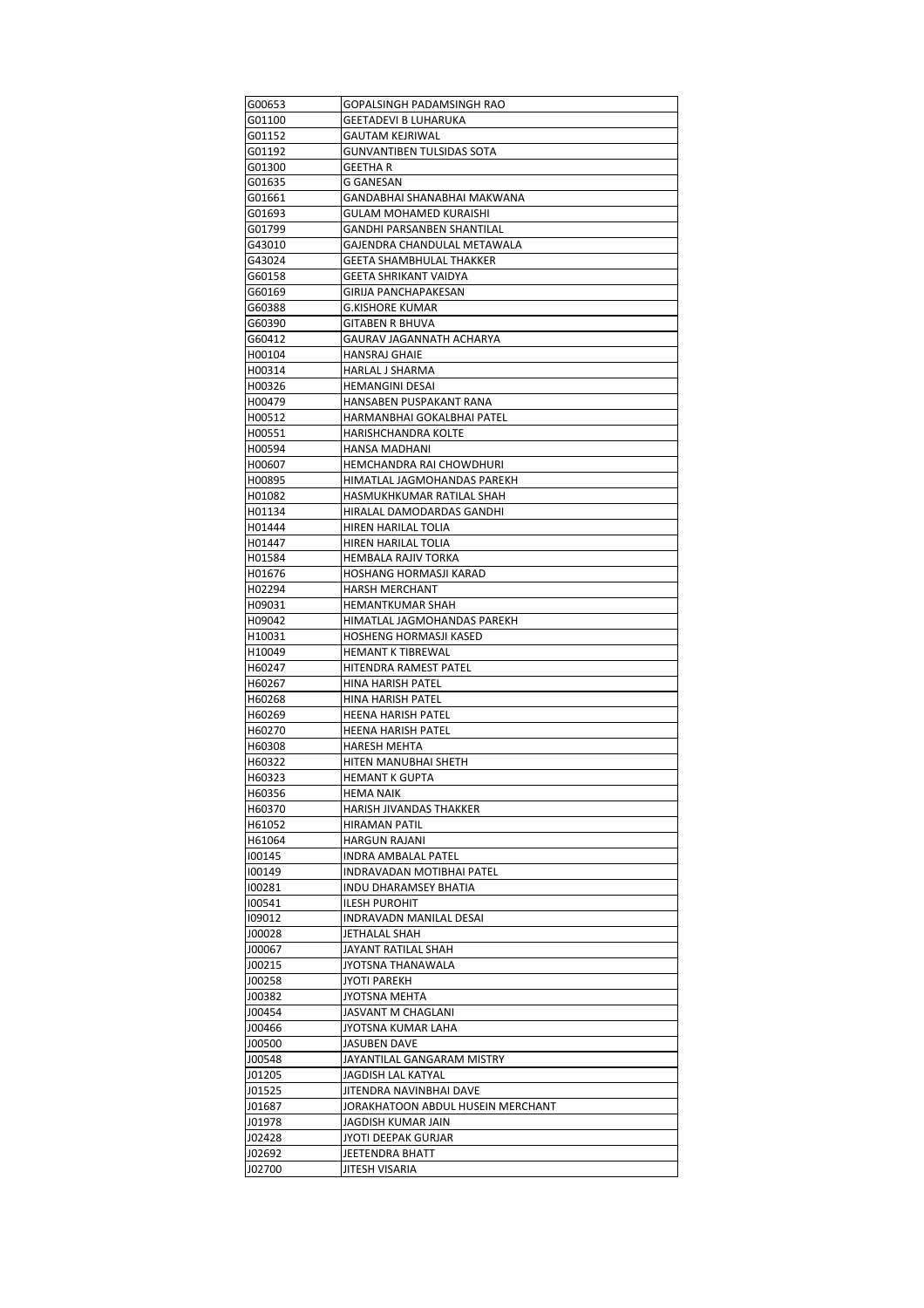| J09020 | JASVANTLAL CHIMANLAL MODI     |
|--------|-------------------------------|
| J10066 | JITENDRA VAIDYA               |
| J60305 | JETINBHAI D.PATEL             |
| J70411 | JYOTINDRA CHIMANLAL PANDYA    |
| K00067 | KANTA M KHILNANI              |
| K00264 | KUSUM VINAYAK BHANDARKAR      |
| K00350 | KANU THANAWALA                |
| K00413 | KRISHNA GAJIVALA              |
|        |                               |
| K00415 | KUNDA DESHMUKH                |
| K00441 | K S SUNDARAM                  |
| K00450 | KRISHNAN R N                  |
| K00720 | K AMARNATH                    |
| K00747 | KISHOREBHAI PATEL             |
| K00765 | KAMLABAI D KAPADIA            |
| K00772 | K RAMADAS KAMATH              |
| K00803 | K N RAMA KRISHNA              |
| K00835 | KANAKAMMA MAJETY              |
| K00836 | KRISHNA KUMARI MAJETY         |
| K00891 | KANTILAL DAMODARDAS PATEL     |
| K00967 | <b>KOKILABEN B TRIVEDI</b>    |
| K01078 | KALPANA BASAK                 |
|        |                               |
| K01230 | KUMUDBEN C SHAH               |
| K01346 | KANCHAN D DOSHI               |
| K01352 | KAMALKANT BENJAMIN BULSARI    |
| K01432 | KANWARJIT SINGH BAGAI         |
| K01537 | KALABEN CHANDRAVADAN DESAI    |
| K01554 | KUNJLATA AJAYKUMAR MEHTA      |
| K01681 | KAMALKANT ISHVARLAL VYAS      |
| K01719 | KAKKARAYIL KRISHNAN           |
| K01770 | KANTILAL DAYHAYLAL PANCHAL    |
| K01881 | KISHORI S TIJORIWALA          |
| K02135 | KANTABEN KARAMSHIBHAI JADAV   |
| K02164 | KALPANA DAMNIWALA             |
| K02251 | KIRIT NANDILAL BUMIA          |
|        |                               |
| K02417 | KALLIANPUR NARAHARI KAMATH    |
| K02931 | <b>KETAN SHAH</b>             |
| K02968 | K SUNDHARAM                   |
| K03178 | KALPANA K SAKARIYA            |
| K03441 | KAUSHAL KISHORE               |
| K03689 | K PRABHAKAR RAO               |
| K03690 | K R VEERAPPAN                 |
| K03992 | KISHOR GANPATRAO PATIL        |
| K09004 | KEYURI PATEL                  |
| K09006 | KANTA RAMESH BHATIA           |
| K10020 | KISHORE ASHU SHIVDASANI       |
| K10034 | KUSUMA KUMARI CHEVUTURI       |
|        |                               |
| K60106 | K.L.SURANARAYAN GUPTHA        |
| K60133 | KAMLJITKAUR LAMBA             |
| K60401 | KIRTIBHAI GORDHANDAS PATEL    |
| K60442 | KANAK MITHAWALA               |
| K60459 | K.DINAKARA RAO                |
| K60462 | KIRTI VASANTILAL SHAH         |
| K60543 | K. MAHENDRA KUMAR             |
| K60574 | KADAM MUGUTRAO SHANKAR        |
| K60578 | KIRTI N VAISHYA               |
| K60583 | KAMAL SARUP AGGARWAL          |
| L00169 | L V VENKATESWARAN             |
| L00256 | LALITA RAMCHANDRA PATEL       |
| L00301 | L C BARWANI                   |
| L00438 | LEELA D KUTTY                 |
| L00662 | LAHERIBEN BHUPENDAR JAIN      |
|        |                               |
| L00717 | LATA BARVE                    |
| L01179 | LEELA V RAO                   |
| L60206 | LALITHA RAMASWAMI             |
| L60211 | LAWRENCE FERNANDES            |
| L60216 | LAKSHMI DEVI                  |
| L61044 | LABHUBEN JAYENDRA KUMAR PATEL |
| M00110 | M SUGUNA                      |
| M00182 | MOTIRAM SITARAM MAHTER        |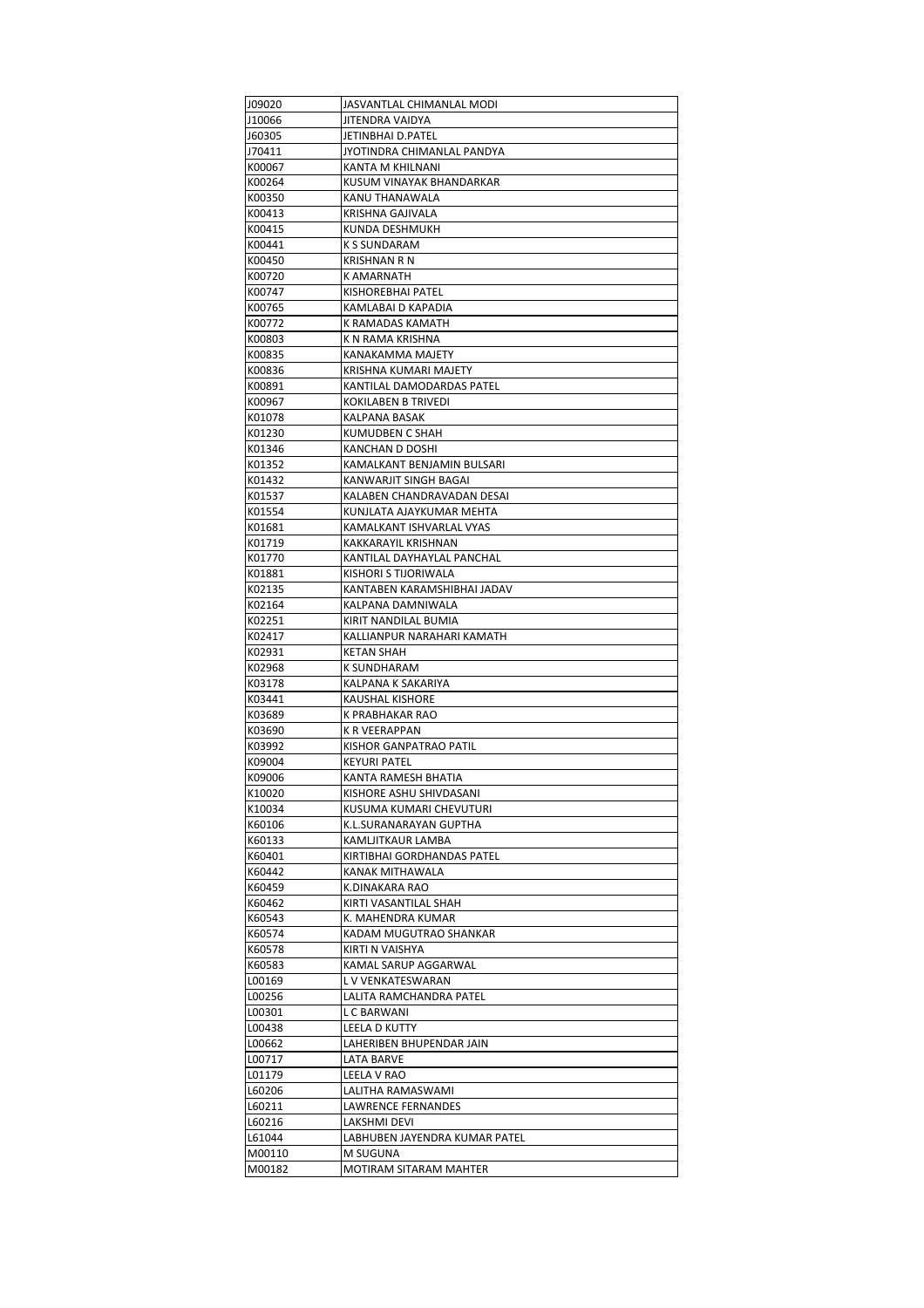| M00242           | MUKUND PARVATISHANKER SHUKLA                   |
|------------------|------------------------------------------------|
| M00271           | MURAD SHAH                                     |
| M00282           | MAYA RATHOD                                    |
| M00361           | MANILAL MOTILAL PANCHAL                        |
| M00430           | MANUBHAI K CONTRACTOR                          |
| M00515           | MUKESH ANANTRAI MEHTA                          |
| M00591           | MADHAVAN VADAKKE KOOTTALA                      |
| M00614           | MANNAPRA S VENKITESWARAN                       |
| M00683           | MANIRAU                                        |
| M00738           | MUKESHKUMAR P SHAH                             |
| M00749           | <b>MANSUKHLAL GANDHI</b>                       |
| M00831           | MANJU HIMMAT JHAVERI                           |
| M00834           | M S K SETHURAMAN                               |
| M00876           | MIRA PATEL                                     |
| M00970           | MUKUNDLAL CHHOTALAL JOSHI                      |
| M01104           | MOHAN KRISHNA LAXMESHWAR                       |
| M01131           | MAYAKUNVAR RAMNIKLAL JOSHI                     |
| M01142           | MANJULA LIMBACHIYA                             |
| M01312           | <b>MALCOLM MUNSIF</b>                          |
| M01477           | MANORAMA GHIYA                                 |
| M01514           | MOHANLAL CHHAGANLAL PADHIYAR                   |
| M01558           | MEENAXI SURENDRA BHATT                         |
| M01584           | <b>MEENA SONI</b>                              |
| M01594           | MIRA GUPTA                                     |
| M01615           | MURLI RAO MANGALORE                            |
| M01616           | MAHESH KUMAR SINGH SAINI                       |
| M01691           | M R THANKAM                                    |
| M01787           | MYTHILY CHANDRASEKAR                           |
| M01876           | MOOL CHAND GURG                                |
| M02063           | MANILAL LAXMANBHAI RATHOD                      |
| M02105           | MANGALA KACHESHWAR RAHANE                      |
| M02186           | MAMTA BHALLA                                   |
| M02255           | M R SRIVASTAN                                  |
| M02505           | MANORAMA JOSHI                                 |
| M02910           | MALINI H PATEL                                 |
| M03293           | <b>MRIDULATA GUPTA</b>                         |
|                  |                                                |
| M03344           | MANJUSHRI SATYANARAYAN MANIYAR                 |
| M03526           | MAGANLAL RANCHHODJI PATEL                      |
| M03567           | MUKESHBHAI ISHWARBHAI PATEL                    |
| M03702           | MANGIBEN BHAGWANDAS GHEEWALA                   |
| M03919           | MANILAL LAXMANBHAI RATHOD                      |
| M04308           | RAMESH BABU SANKA                              |
| M04610           | MOHAMED KURAISHI                               |
| M04737           | MANISH M MEHTA                                 |
| M05115           | MUKUND T GARUD                                 |
| M09038           | MEENAKSHI SETHI                                |
| M09061           | MEENAKSHI RUSHIKUMAR GAJIWALA                  |
| M10013           | MANUBHAI SOMESHWAR DESAI                       |
| M10037           | MOHAMMED TYEBJI SHIPCHANDLER                   |
| M10166           | MAYA VASANT MADHAV KOLHATKAR                   |
| M10567           | MILAN AJMERA                                   |
| M41103           | MINAXI PRAFUL KANIA                            |
| M41104           | MINAXI PRAFUL KANIA                            |
| M41125           | MURALI RAGHAV RAJA VASIREDDI                   |
| M60425           | MEHUL DALAPATHLAL MODH                         |
| M60540           | MAYABHAI SHAMDAS                               |
| M60756           | MEDHA CHAFEKAR                                 |
| M61083<br>N00452 | MANJUSHREE MANIYAR<br>NATUBHAI P PATEL         |
|                  |                                                |
| N00516<br>N00548 | NATVARLAL VRAJLAL MEHTA<br>NAND KISHOR TUSNIAL |
| N00831           | NAVNITLAL SHANKERLAL SHAH                      |
| N00871           | NIRMALA H SETH                                 |
| N00917           | NIGAM KUMAR JALAN                              |
| N00926           | NAVINCHANDRA BENJAMIN BULSARI                  |
| N01129           | NEELAM TOPRANI                                 |
| N01151           | NEELA R DALAL                                  |
| N01460           | <b>NALINI D SHENOY</b>                         |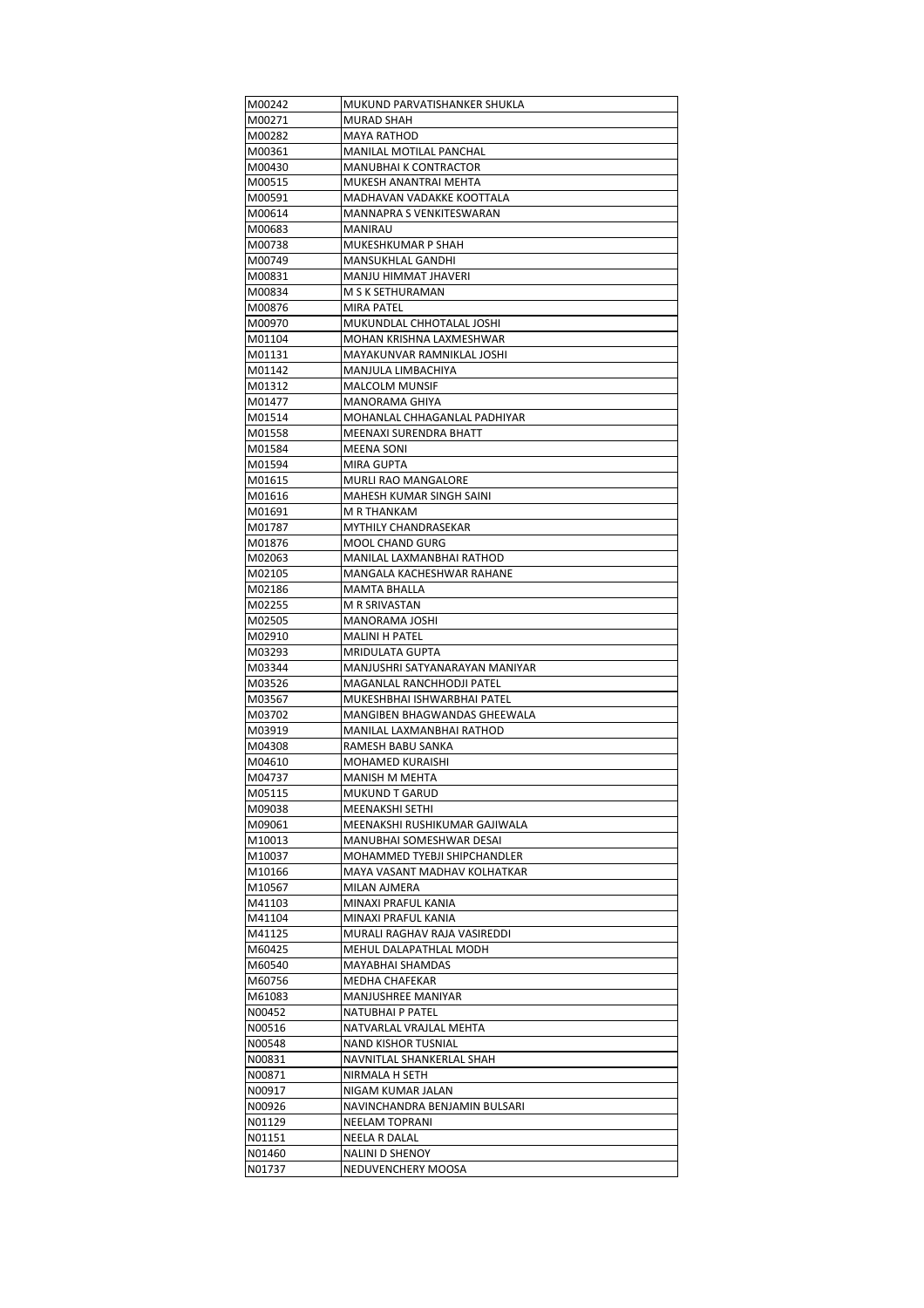| N02089 | NIRMAL KUMARI GAUTTAM         |
|--------|-------------------------------|
| N02698 | NANDA AGRAWAL                 |
| N02764 | <b>NALINI NILKANTH ZOPE</b>   |
| N02777 | NARENDRA MANEKLAL FITTER      |
| N02893 | NEERAJ YADAV                  |
|        |                               |
| N03143 | NILESH DOSHI                  |
| N03195 | NAGRAJ JIMMANNA CHINIVAR      |
| N10045 | NIKHIL MAFATLAL GANDHI        |
| N10076 | NARENDRA BHATTAD              |
| N10245 | NEHA NITIN ATALE              |
| N10246 | NEHA ATALE                    |
|        |                               |
| N10247 | <b>NEHA ATALE</b>             |
| N43045 | NEETA SURESH PANCHMIA         |
| N60106 | N. NARAYAN SHAH               |
| N60129 | NANDINI KANOI                 |
| N60161 | NARHARI BHIVA BHATKAR         |
| N60228 | NRIPENDRANATH BAGCHI          |
|        |                               |
| N60286 | NIKETA ASHOK SHAHSHAH         |
| N60290 | NABAT A. MERCHANT             |
| N60305 | NAVINCHANDRA DUBE             |
| N60316 | SMT.NASEEM MANSOOR MATANI     |
| N60396 | NIRU P. PATEL                 |
| N60462 | NAROTTAM KUMAR AGARWAL        |
| N60485 | <b>NISHA HARIANI</b>          |
|        |                               |
| 000110 | OMPRAKASH KHANDELWAL          |
| 060110 | OM PRAKASH SHARMA             |
| P00033 | PARMESHWARIDEVI SARAF         |
| P00096 | PURUSHOTHAM MAKANI PADMANABHA |
| P00101 | PADMINI YESUTHASEN            |
| P00196 | PARSO KARNA                   |
|        |                               |
| P00268 | PUSHPA KISHOR SHAH            |
| P00416 | P S SARADAMLAL                |
| P00485 | PADMA S MENON                 |
| P00531 | P R BHANDARI                  |
| P00536 | P PATTABIRAMAN                |
| P00673 | POONAM GUGLANI                |
| P00783 | PATEL KIRITBHAI AMBALAL       |
|        |                               |
| P00841 | PARVEZ HORMUSJI DAROGA        |
| P00866 | POPATLAL PRABHUDAS PATEL      |
| P00912 | <b>PAUL G THOPPIL</b>         |
| P01008 | PRADEEP DHIR                  |
| P01078 | PALLIKONDAI VENKATA N GARY    |
| P01101 | PRAN KISHEN TIKOO             |
| P01111 |                               |
|        | PRAVINCHANDRA CHIMANLAL SHAH  |
| P01211 | PAWAN KUMAR SARAOGI           |
| P01320 | PREMJI VALJI THACKER          |
| P01476 | POONAM KUMAR                  |
| P01486 | PREMILA K HATTANGADY          |
| P01519 | PRABHAKAR SHANKAR PALSHETKAR  |
| P01533 | PRAVINA ARVIND SHAH           |
| P01665 | PUSHPA NADADUR                |
|        |                               |
| P01737 | P SRINIVASA RAGHAVAN          |
| P02384 | PUSHPA H PUNWANI              |
| P02436 | PINA H SHAH                   |
| P02494 | PRAKASH S SHAH                |
| P02761 | PRASHANT JAYANTILAL PATEL     |
| P02828 | PARIMAL SUTARITA              |
| P02842 | PURUSOTTAM LAL TULASIYAN      |
|        |                               |
| P03093 | PERIN ABBASBHAI RANGWALA      |
| P03269 | PRASHANT JAYANTILAL PATEL     |
| P03760 | PIUS KATOOKARAN               |
| P03778 | PRADEEP PATEL                 |
| P03788 | PRASAD SATHE                  |
| P04057 | P K VISWANATH                 |
|        |                               |
| P04197 | P K VISWANATHAN               |
| P04212 | PRAVEENA H CHABLANI           |
| P09018 | PARAGBHAI MORARBHAI PATEL     |
| P09063 | PAWAN KUMAR PARASRAM PURIA    |
| P09092 | PARMANAND HIRALAL SHAH        |
|        |                               |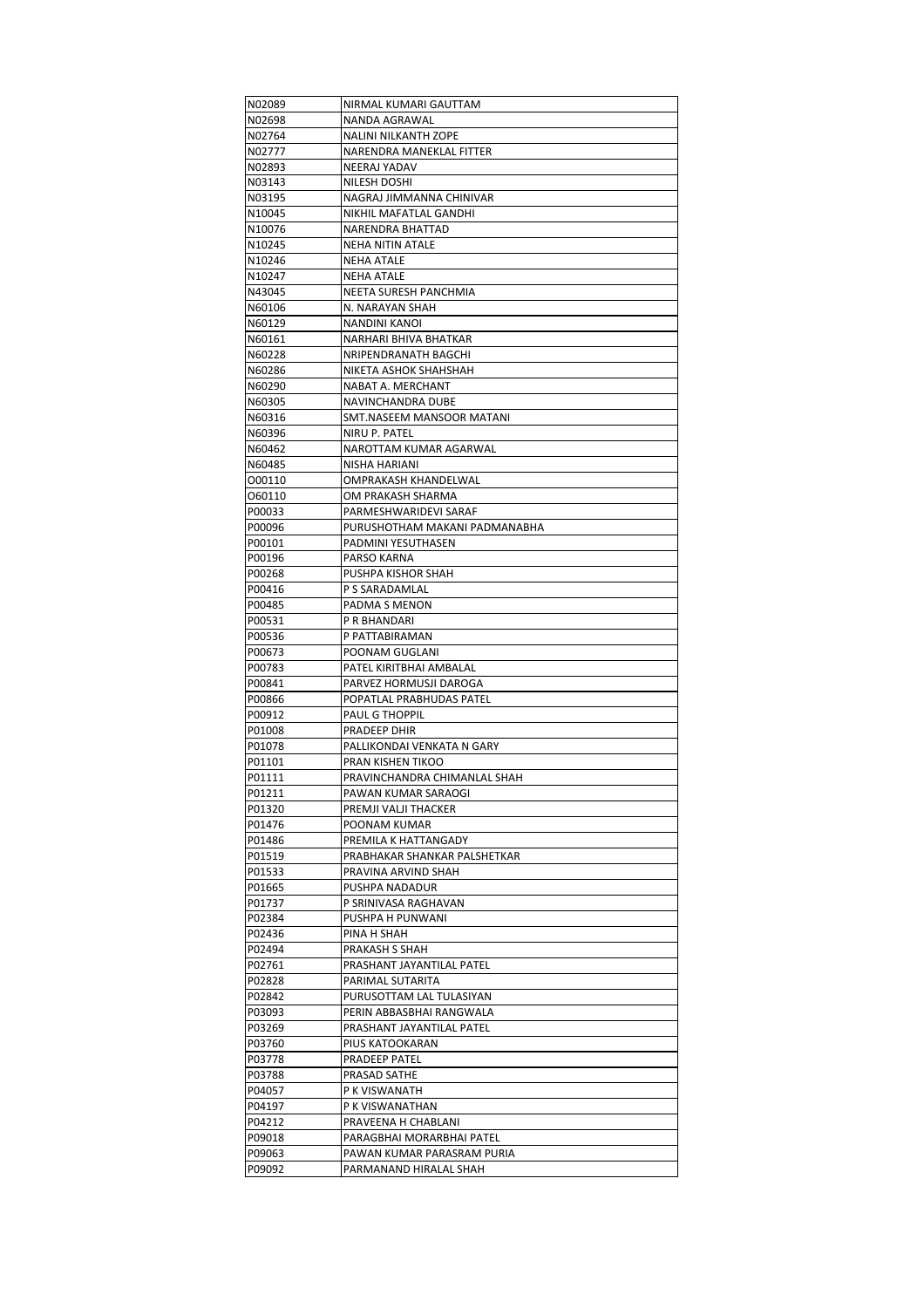| P10055 | P V NARAYANA GUPTA                    |
|--------|---------------------------------------|
| P41009 | PALAK SHAH                            |
| P41010 | PALAK SHAH MINOR                      |
| P41011 | PALAK SHAH MINOR                      |
| P41012 | PALAK SHAH MINOR                      |
| P41013 | PALAK SHAH MINOR                      |
| P41014 | PALAK SHAH MINOR                      |
| P41015 | PALAK SHAH MINOR                      |
|        |                                       |
| P41046 | POONAM KUMAR                          |
| P43085 | PRANAVKUMAR DESAI                     |
| P60144 | PARUL SANGHAVI                        |
| P60232 | PREM PRAKASH AGRAWAL                  |
| P60234 | PREMJI MULJI VIKAMSHI                 |
| P60258 | PANKAJ KIRITLAL MEHTA                 |
| P60413 | P. V. DEDHIA                          |
| P60476 | PRADIPKUMAR GUHA THAKURTA             |
| P60570 | PARESH MANSUKHLAL DOSHI               |
| P60597 | PARSHOTAM MANGATRAM WADHWA            |
| P60601 | PARSHURAM SHANKAR CHAVAN              |
|        |                                       |
| P61166 | PRAVEEN GUPTA                         |
| P61176 | PRITHPAL SINGH VOHRA                  |
| P61190 | PROMILA                               |
| P61191 | PROMILA                               |
| R00155 | R K GANDHI                            |
| R00160 | RAM CHANDRA                           |
| R00426 | RASIK A BUSA                          |
| R00499 | REKHA MAHUVAKAR                       |
| R00652 | RAJANIKANT DESAI                      |
| R00691 | RIDDHI BHARATAN MEHTA                 |
| R00697 | RAMAKRISHNA SUBRAY SAOKAR             |
| R00798 | RAJENDRA KUMAR JAIN                   |
|        |                                       |
| R00857 | RAMANATHA BABU RAJA VASIREDDI         |
| R00887 | RASIKLAL TRIBHOUANDAS PATEL           |
| R00920 | RAMESHBHAI KASHIRAM PATEL             |
| R01163 | R PARTHASARATHY                       |
| R01188 | ROSHAN MUNSIF                         |
| R01218 | RAJNIKANT PARIKH                      |
| R01242 | RADHA KOCHUNN NAIR                    |
| R01303 | RAMNIKLAL VELJIBHAI PATEL             |
| R01427 | R VENU GOPAL                          |
| R01455 | RATILAL MOHANLAL PANDYA               |
| R01675 | R NATARAJ                             |
| R01735 | R NAGARAJAN                           |
|        |                                       |
| R01813 | RAJ GURU RAMAKRISHNA HARESHWAR PANDIT |
| R01882 | RANJAN LAXMICHAND SHAH                |
| R02303 | RENU MAKHIJA                          |
| R02594 | RAAMDEO AGRAWAL                       |
| R02644 | RAJIV S SHAH                          |
| R02929 | RAMESHCHANDRA DAHYABHAI CHOKSI        |
| R03066 | RAMA G DOSHI                          |
| R03319 | RAJSHEKHAR CHANDRASHEKHAR NIMBARGIKAR |
| R03468 | RAMAKRISHNA GUPTA M K                 |
| R03560 | RAMESHCHANDRA RAMANIKLAL SHAH         |
| R03790 | RAVI JAIPAL                           |
| R03820 | <b>RUPI GHOSE</b>                     |
|        |                                       |
| R04352 | RAMA MISRA                            |
| R04353 | RAJESH RAMANI                         |
| R04444 | RENU CHOPRA                           |
| R04462 | RAMKRISHNA S KUCKIAN                  |
| R04600 | R ASHOK KUMAR                         |
| R04773 | RAJESH KUMAR JAIN                     |
| R04825 | RAVI KHETAN                           |
| R04880 | RAMESH V                              |
| R09014 | R ROBIN                               |
| R10031 | RAFEEQ G SONAVALA                     |
| R10100 | REKHA VASANT SHINDE                   |
|        |                                       |
| R10541 | RAVI KEDIA                            |
| R60150 | RAJESH KUMAR KANOI                    |
| R60226 | RANJIT KUMAR KAPUR                    |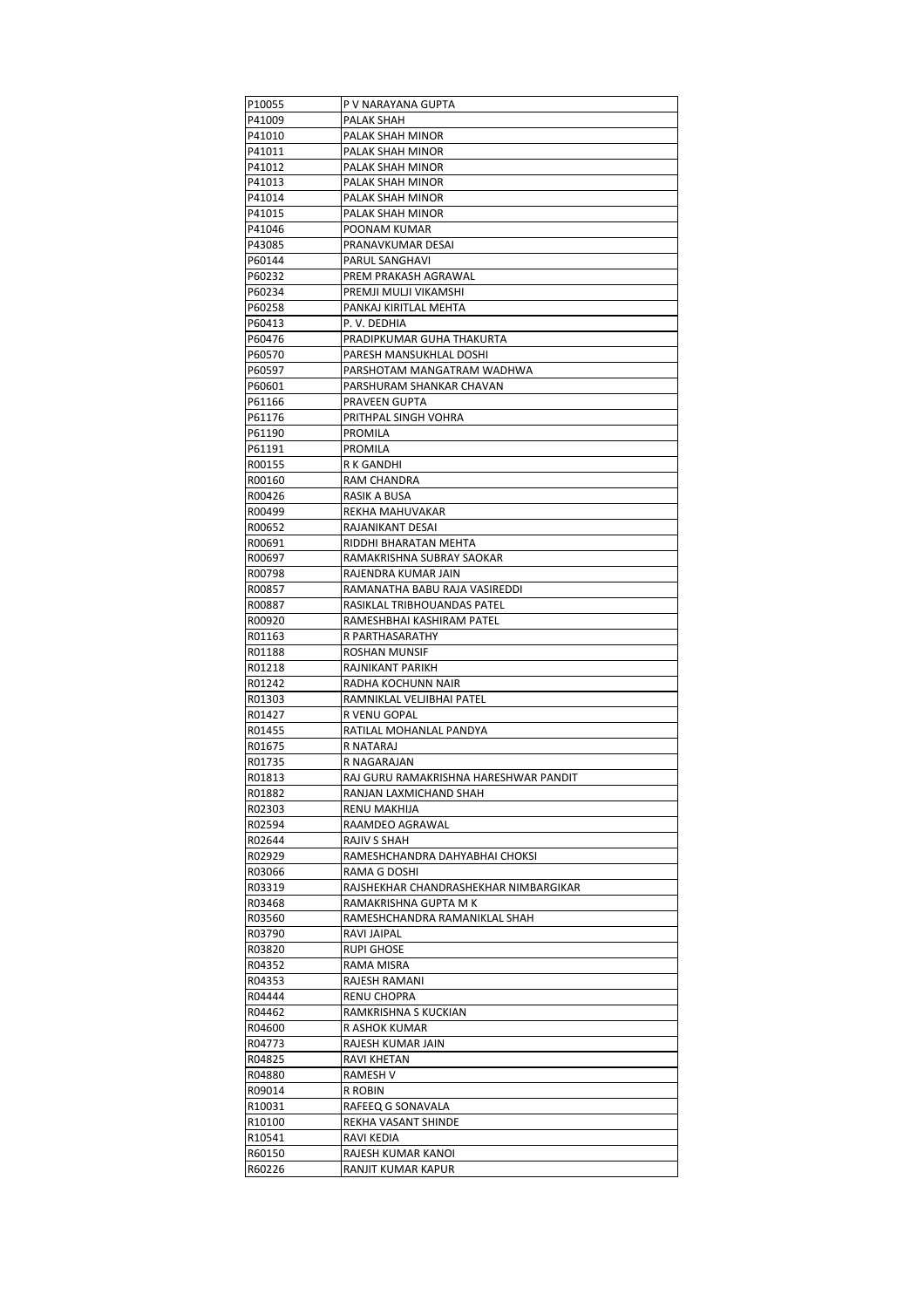| R60252           | RAVINDERA SINGH LAMBA             |
|------------------|-----------------------------------|
| R60469           | RAMDAS T GHUGARE                  |
| R60648           | RAMESH KUMAR                      |
| R60728           | RATNAPRABHA MANTRI                |
| R60730           | RAMILA B MEHTA                    |
| R60821           | RAJESH DEEPAK PATIL               |
| R60866           | RAKHI SAIGHAL                     |
| S00099           | SATISH MANOHARLAL DUGGAL          |
| S00116           | SHAKUNTALA SHINGNE                |
| S00208           | SHOBHANKUMAR KANUBHAI PANDYA      |
| S00243           | S SUBBUSWAMY IYER                 |
| S00323           | SUDHAKAR KELKAR                   |
| S00359           | SUBHASH BHAGCHAND PATANI          |
| S00417           | SHEILA KARNA                      |
| S00717           | SADHURAM AWATRAMANI               |
| S00775           | SUBHASH NARAYANKAR                |
| S00862           | SAVITA RANCHHODLAL SHAH           |
|                  |                                   |
| S00957           | SANJAY ARVIND PATKAR              |
| S01175           | SAVAKSHAH B TODIWALLA             |
| S01207           | S SARADAMBAL                      |
| S01258           | SURESH NATVARLAL ZINZUVADIA       |
| S01303           | SIDDHARTH TOPRANI                 |
| S01476           | SUNIL KUMAR NAG                   |
| S01497           | SURESH HINGORANI                  |
| S01569           | SUBRAHMANYA SASTRY MAJETY         |
| S01611           | SANGRAM PATEL                     |
| S01649           | SURESHKUMAR TRIBHOVANDAS MODI     |
| S01679           | SHYAMSUNDER M TIBREWAL            |
| S01746           | SHANTABEN POPATLAL PATEL          |
| S01840           | SUNISHA VIPIN GHADAWALA           |
| S01841           | SHAH DHIRAJLAL NAGINDAS           |
| S01967           | SHAKUNTALA JAYKUMAR POKARNA       |
| S02228           | SARALA KAPPAGANTULA               |
| S02308           | SHANTABEN GOVINDBHAI PARMAR       |
| S02393           | SATYA NARAYAN PAREEK              |
| S02466           | SWAPAN KUMAR NEOGI                |
| S02482           | SALIL KUMAR BASAK                 |
| S02527           | SMITTA KAMALKANT BULSARI          |
| S02528           | SUSHILABEN MANEKLAL DAVE          |
| S02622           | <b>SHANTI BAHL</b>                |
| S02718           | <b>SUDHA PRABHAKAR</b>            |
| S02719           | SHYAM KISHORE GUPTA               |
| S02740           | SUSHMA JAMNADAS THAKKER           |
| S02759           | SUBHASH S RAJAWAT                 |
| S02814           | SABITA BANERJEE                   |
| S02894           | SUNDARLAL GULATI                  |
| S03033           | SUJATA SANGWAN                    |
| S03148           | SHANTILAL KARAMSHI SOMAIYA        |
| S03154           | SUSHILA CHANDRAKANT PATEL         |
| S03325           | SUNAYNA RANJIT MALKANI            |
| S03357           | SHANTABEN KANTILAL KACHRALAL SHAH |
| S03411           | SANTHA KRISHNAMURTHI              |
| S03534           | SUBHASH CHANDER GARG              |
| S04308           | SHEFALI PAUL                      |
| S04519           | SAMPATH LAXMI                     |
| S04981           | SOHAN DEVI NANGIA                 |
| S05406           | SRINIVASA NARAYANAN               |
| S05629           | SUMANTRAY M DESAI                 |
| S05663           | SANGEETA V HARAN                  |
| S05683           | SMITA S LELE                      |
|                  | SUNIL CHANDRASHEKHAR NIMBARGIKAR  |
| S05930<br>S06093 |                                   |
|                  | <b>SANTAN FERNANDES</b>           |
| S06411           | SARIKA SHARMA                     |
| S06419           | SUMITRA ANUBHAI SHAH              |
| S06420           | SUMITRA ANUBHAI SHAH              |
| S06500           | SURESH KUMAR JAIN                 |
| S06538           | SHALINI G SHET                    |
| S06760           | SMITA K SHROFF                    |
| S07027           | SUDHIR JAYANTILAL SHAH            |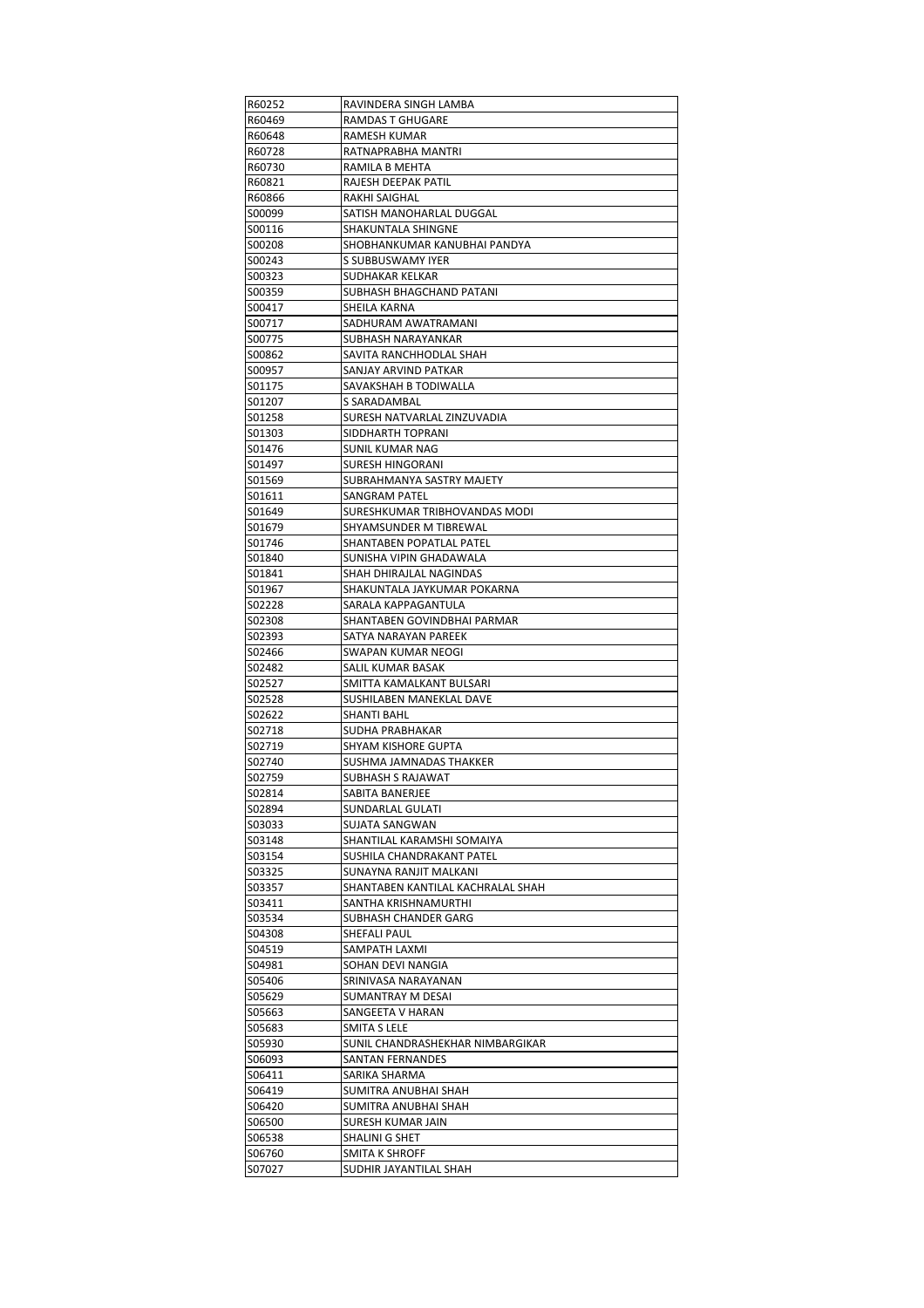| S07561           | SUPRASHANTA MOHANTY              |
|------------------|----------------------------------|
| S07679           | SHILPA HIREN ZAVERI              |
| S07753           | SHARDABEN NARENDRA FITTER        |
| S08006           | SARITA SURENDRA VYAVAHARE        |
| S08139           | SEEMA KHANNA                     |
| S08179           | SAYEEDA MURGHAY                  |
| S08181           | SADIA KURAISHI                   |
| S08183           | SALMA KURAISHI                   |
| S08314           | SHEETAL M DESAI                  |
| S08556           | SUMAN MUGUTBHAI SANGHANI         |
| S08608           | SHANTA VISWANATHAN               |
| S08722           | SANJOY KUMAR GHOSH               |
| S08731           | SANJU RAWAT                      |
|                  | SHUBHANGI SUHAS LIMAYE           |
| S08749<br>S08762 | <b>SUSHIL JAIN</b>               |
|                  |                                  |
| S08861           | SUSHEELA SHUKLA                  |
| S09001           | SIPRA SEAL                       |
| S09038           | SILAS ANCHAN                     |
| S09057           | SANGEETA SAHANI SHAMSUNDER       |
| S09058           | SUSHMA PATEL                     |
| S09081           | SHAPUR PHIROZ KAVASJEE           |
| S09116           | SUNAYNA RANJIT MALKANI           |
| S10055           | S N RAMACHANDRAN                 |
| S10183           | SIPRA SEAL                       |
| S10210           | SANKAR SAHOO                     |
| S10385           | SANTOSH GAJANAN KADAM            |
| S10974           | SHILPA ASHUTOSH JOSHI            |
| S11109           | SWAPAN KUMAR HAZRA               |
| \$11339          | SBI-ACCOUNT INCOME TAX           |
| S41026           | SARITA MANGESH PADKI             |
| S41147           | SUNIL R MEHTA                    |
| S43048           | SHILPA D SHAH                    |
| S43113           | SANJAY KUMAR AGARWAL             |
| S60150           | SARLA JAIN                       |
| S60255           | SHIVANAND G. GIRWALKAR           |
| S60327           | SUDHAKAR KELKAR                  |
| S60340           | SUKDEO PANDURANG SARODE          |
| S60532           | SHIREEN ONALI DHARIWALA          |
| S60547           | SHIRISH HARSHADKANT MAPARIA      |
| S60652           | SURAJMAL POONAMCHAND MEHTA       |
| S60728           | SHAMABEN CHAMPAK BUMIA           |
| S60808           | SRILAKSMI S. KUMAR               |
| S60870           | STEPHAN ANTHONY JOSEPH           |
| S60871           | SYED ZAKIR ABDUL WAHAB           |
| S61001           | SANTOSH HARIPRASAD YADAV         |
| S61002           | SATYA PRAKASH RAMROOP SHARMA     |
| S61135           | SHAKUNTALA MANIYAR               |
| S61144           | SHARAD AGRAWAL                   |
| S61148           | <b>SHARAD R PARIKH</b>           |
| S61431           | <b>SHARON GUPTA</b>              |
| S61451           | SIVANNARAYANA KUNISETTY          |
|                  |                                  |
| S61472           | SUVARNA RAJE<br>SMITA DILIP SHAH |
| S61660           |                                  |
| S61743           | SUDARSHAN SEHGAL                 |
| T00001           | TAKTAWALA INVESTMENTS PVT LTD    |
| T00070           | THAKORBHAI DAHYABHAI NAIK        |
| T00106           | T R SETHURATNAM                  |
| T00165           | THOMAS EASOW THEVERLIL           |
| T00271           | TOTALALJI JAIN                   |
| T00349           | THAKORBHAI DAHYABHAI PATEL       |
| T00397           | TAHERBHOY ESOOFALLY RANGWALLA    |
| T00402           | TARA NIKANTH DANDEKAR            |
| T00806           | THANKAM JOHN                     |
| T00816           | TANMOY DAS MAHAPATRA             |
| T09010           | TARA NILKANTH DANDEKAR           |
| T10008           | THANDAVA KRISHNA CHEVUTURI       |
| T10011           |                                  |
|                  | TREVOR D SOUZA                   |
| T60137           | T R SUBRAMANIAN                  |